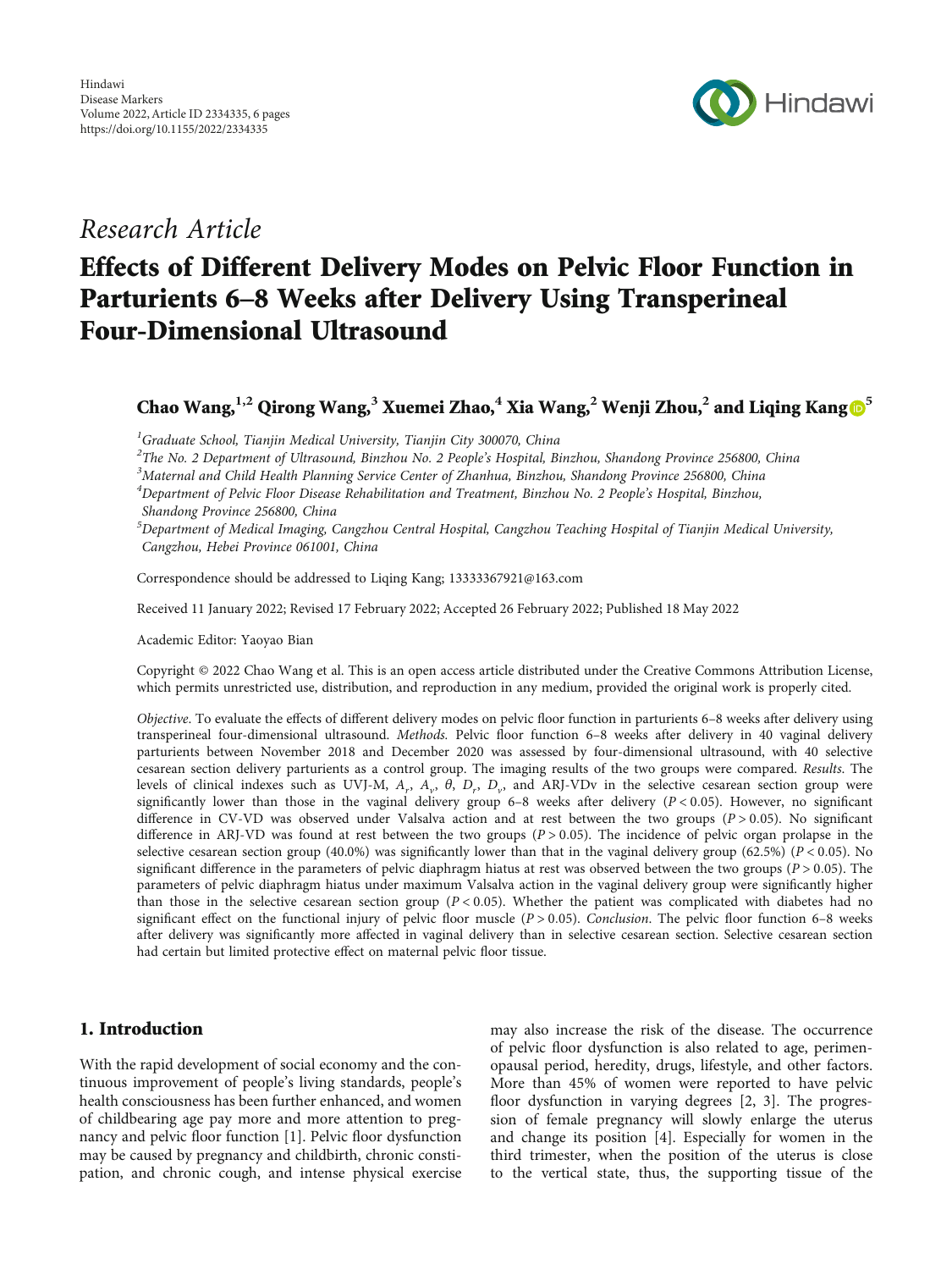| Items                   | Vaginal delivery group $(n = 40)$ | Selective cesarean section group $(n = 40)$ |       |       |  |
|-------------------------|-----------------------------------|---------------------------------------------|-------|-------|--|
| Age (years)             | $24.25 \pm 1.77$                  | $23.62 \pm 1.51$                            | 1.7   | 0.093 |  |
| Height (cm)             | $163.25 \pm 5.82$                 | $162.23 \pm 5.81$                           | 0.789 | 0.433 |  |
| Predelivery weight (kg) | $62.11 \pm 2.71$                  | $61.92 \pm 2.86$                            | 0.309 | 0.758 |  |
| Neonatal weight (kg)    | $3.16 \pm 0.83$                   | $3.05 \pm 0.68$                             | 0.648 | 0.51  |  |

TABLE 1: Demographic characteristics in the two groups  $(\bar{x} \pm s)$ .

pelvic floor will be under relatively greater pressure [[5, 6](#page-4-0)]. Early detection of pelvic function problems in women is important to the improvement of the therapeutic effect. Transperineal four-dimensional pelvic floor ultrasound has the advantages of easy operation, high accuracy, and less injury; it has also become an important way to detect the function of women's pelvic floor in clinic [\[7\]](#page-4-0).

The traditional diagnosis is based on anatomical diagnosis of clinical symptoms and mainly uses the POP-*Q* evaluation method. The main examination methods of pelvic floor dysfunction include anorectal manometry, pelvic floor electromyography, perianal, perineal, and intracavitary ultrasound, and defecography. The treatment of pelvic floor dysfunction can be divided into nonoperative treatment and surgical treatment. Nonoperative treatment is the first-line treatment of pelvic organ prolapse (POP). For all patients with organ prolapse, nonoperative treatment should be conducted first. At the same time, it is also suitable for patients who retain reproductive function or cannot tolerate surgical treatment. Surgical treatment can relieve symptoms, increase the strength, endurance, and support of pelvic floor muscles, and prevent the aggravation of prolapse. Patients can also try traditional Chinese medicine and acupuncture. The main purpose of surgical treatment is to relieve symptoms and restore normal anatomical position and organ function. This study is aimed at investigating the effects of different delivery modes on the pelvic floor function of parturients 6–8 weeks after delivery by transperineal four-dimensional pelvic floor ultrasound.

#### 2. Materials and Methods

2.1. General Information. Eighty parturients who were visited 6–8 weeks after obstetrical delivery in Binzhou No. 2 People's Hospital between November 2018 and December 2020 were divided into the selective cesarean section group  $(n = 40)$  and vaginal delivery group  $(n = 40)$  according to the mode of delivery. This study was approved by the Ethics Committee of Binzhou No. 2 People's Hospital, and the informed consents were signed by all patients.

The inclusion criteria were as follows: (1) all parturients were first-born and singleton, (2) no POP occurred before pregnancy, (3) no pelvic floor injury occurred before delivery, (4) no history of chronic cough, (5) no history of constipation, and (6) all parturients participated in the study voluntarily.

The exclusion criteria were as follows: (1) fetal malformations in antenatal examination, (2) complications during pregnancy, (3) pelvic floor injury before delivery, (4) severe medical or surgical diseases, (5) severe mental illness, and (6) parturients cannot participate in the whole study.

2.2. Research Methods. A GE-E10 US system was selected as the testing instrument, and the RIC5-9-D endocavity transducer was installed on the instrument. First, let the pregnant woman urinate thoroughly and then check the bladder, keep the bladder in a proper filling state, and ensure that the urine volume was controlled within 50 ml. After the parturient was kept in a supine position, and the lithotomy position was taken, the coupling agent was applied on the vaginal probe, which was covered with a layer of condom, and was placed in the vagina. The uterus, bilateral appendages, and bilateral ovaries were strictly examined. Next, the probe was placed at the position below the external orifice of the urethra, and then the vaginal vestibule position of the two groups of parturients were examined by ultrasound. The indexes of  $\theta$ ,  $D_r$ ,  $D_{\nu}$ ,  $A_{\nu}$ ,  $A_{\nu}$ , CV-VD, UVJ-M, and ARJ-VD of the two groups were examined under Valsava action and at rest.

2.3. Research Index. The ultrasonographic results of two groups with different delivery methods were compared, including the posterior angle of vesicourethral angle (*Ar*, *Av*), the vertical distance of bladder neck to the inferior edge of pubic symphysis  $(D_r, D_v)$ , the angle of urethral tilt  $(\theta)$ , urethrovesical junction mobility (UVJ-M), the vertical distance of external cervical orifice to the inferior edge of pubic symphysis (CV-VD), the vertical distance between the anorectal junction and the inferior margin of pubic symphysis (ARJ-VD), and pelvic diaphragmatic hiatus parameters. The probability of POP between the two groups was recorded and compared. To ensure the consistency of the inspection results and the accuracy of the data, all tests and data entry were conducted by the same team, and members may not be changed without special reasons in the course of the study.

2.4. Statistical Method. The study used the statistical software SPSS25.0 to process the data. Counting data were expressed as  $(\%)$ , and  $\chi^2$  test was used to compare the differences of parameters between the two groups. Measurement data were expressed as  $(\neg x \pm s)$ , and *t*-test was used to compare the differences of parameters between the two groups. Statistical significance was set at *P* < 0*:*05.

#### 3. Results

3.1. Demographic Characteristics in the Two Groups. Table 1 summarizes the clinical features of the parturients. All the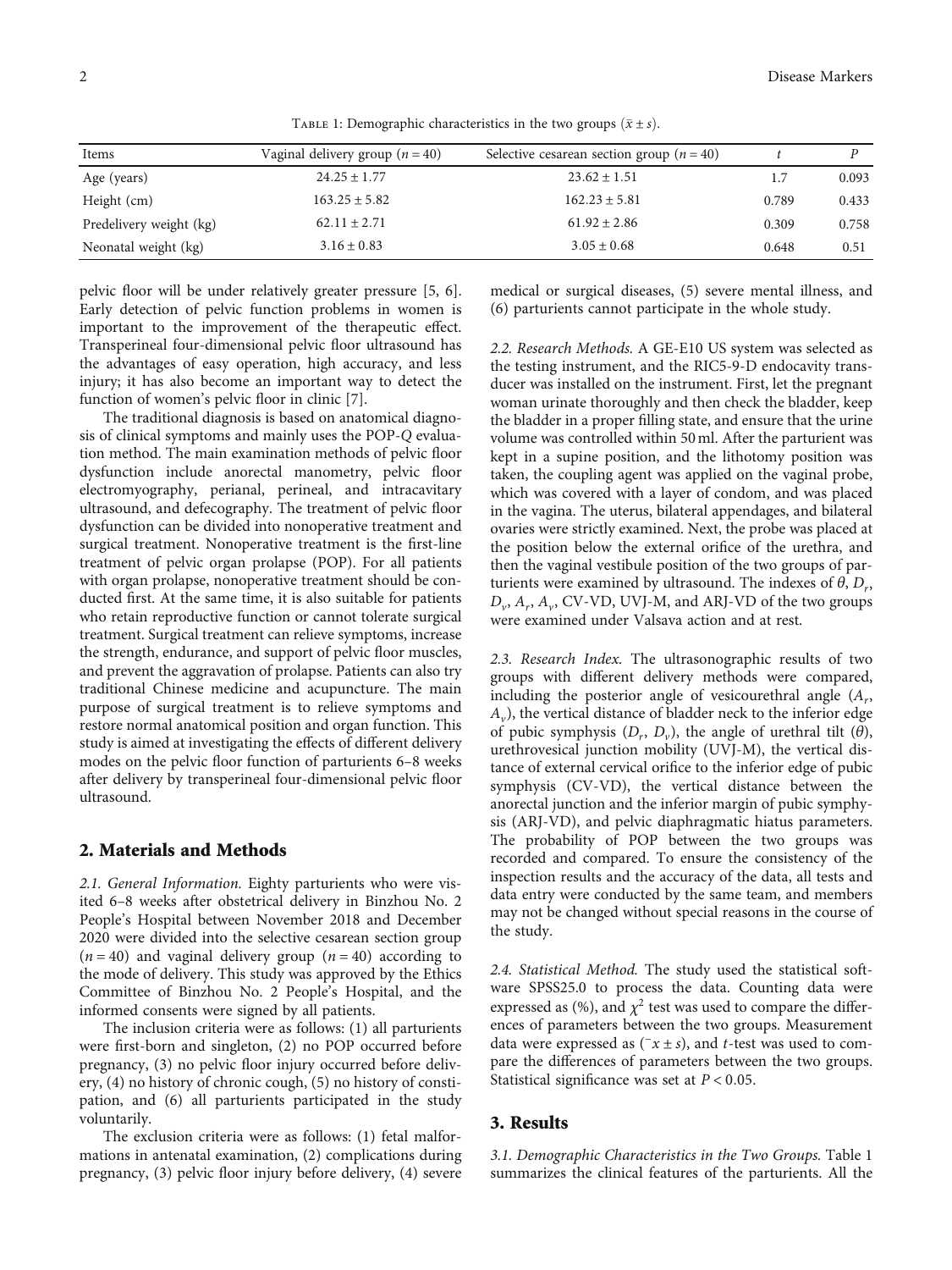| Vaginal delivery group $(n = 40)$ | Selective cesarean section group ( $n = 40$ ) |        | $\boldsymbol{P}$ |
|-----------------------------------|-----------------------------------------------|--------|------------------|
| $97.69 \pm 10.25$                 | $92.26 \pm 7.52$                              | 2.7014 | 0.009            |
| $145.26 \pm 24.72$                | $126.25 \pm 22.31$                            | 3.6106 | 0.001            |
| $24.25 \pm 4.26$                  | $27.26 \pm 3.87$                              | 3.3077 | 0.001            |
| $9.42 \pm 1.25$                   | $11.26 \pm 4.28$                              | 2.6099 | 0.011            |
| $46.26 \pm 25.26$                 | $27.15 \pm 21.68$                             | 3.6308 | 0.000            |
| $22.26 \pm 8.28$                  | $15.62 \pm 7.24$                              | 3.8181 | 0.000            |
| $26.62 \pm 4.26$                  | $27.15 \pm 6.11$                              | 0.4500 | 0.652            |
| $14.25 \pm 10.06$                 | $16.14 \pm 10.38$                             | 0.8269 | 0.512            |
| $12.15 \pm 3.25$                  | $13.26 \pm 3.82$                              | 1.3997 | 0.169            |
| $2.13 \pm 1.28$                   | $3.87 \pm 4.28$                               | 2.4634 | 0.000            |
|                                   |                                               |        |                  |

TABLE 2: Pelvic floor characteristics detected by transperineal ultrasound in the two groups  $(\bar{x} \pm s)$ .

Abbreviations:  $A_r$  and  $A_v$ : the posterior angle of vesicourethral angle at rest and Valsalva action, respectively;  $D_r$  and  $D_v$ : the vertical distance of bladder neck to the inferior edge of pubic symphysis at rest and Valsalva action, respectively; *θ*: the angle of urethral tilt; UVJ-M: urethrovesical junction mobility; CV-VDr and CV-VDv: the vertical distance of external cervical orifice to the inferior edge of pubic symphysis at rest and Valsalva action, respectively; ARJ-VDr and ARJ-VDv: the vertical distance between the anorectal junction and the inferior margin of pubic symphysis at rest and Valsalva action, respectively.

differences of demographic characteristics between the two groups were not statistically significant (*P* > 0*:*05).

3.2. Characteristics of Pelvic Floor Detected by Transperineal Ultrasound in the Two Groups. The results of perineal ultrasound examination in Table 2 show that the clinical indexes such as UVJ-M,  $A_r$ ,  $A_v$ ,  $D_r$ ,  $D_s$ ,  $\theta$ , and ARJ-VDv in the selective cesarean section group were significantly lower than those in the vaginal delivery group 6–8 weeks after delivery (*P* < 0*:*05). However, no significant difference in CV-VD was observed between the two groups under Valsalva action and at rest  $(P > 0.05)$ . No significant difference in ARJ-VD in the resting period was found between the two groups with different delivery methods (*P* > 0*:*05).

3.3. Comparison of the Incidence of POP between the Two Groups. The data in Table [3](#page-3-0) show that the incidence of POP in the selective cesarean section was 40.0%, which was significantly lower than that of the 62.5% in the vaginal delivery group  $(P < 0.05)$ .

3.4. Comparison of Parameters of Pelvic Diaphragmatic Hiatus between the Two Groups at Rest. The data in Table [4](#page-3-0) show that the parameters of the pelvic diaphragm hiatus in the resting state between the vaginal group and the selective cesarean section group were statistically insignificant ( $P > 0.05$ ).

3.5. Comparison of Parameters of Pelvic Diaphragmatic Hiatus under Maximum Valsalva Action between the Two Groups. The data in Table [5](#page-3-0) show that the parameters of the pelvic diaphragm hiatus under the maximum Valsalva action in the vaginal group were significantly higher than those in the selective cesarean section group  $(P < 0.05)$ .

3.6. Comparison of Parameters of Pelvic Diaphragmatic Hiatus in Patients with and without Diabetes at Rest and Maximum Valsalva. In this study, 31 pregnant women with diabetes and 49 cases without diabetes were considered. No significant difference was found in left and right diameter,

anterior and posterior diameter, and the area of pelvic diaphragmatic hiatus between patients with and without diabetes at rest and under maximum Valsalva action (*P* > 0*:*05), see Table [6.](#page-3-0)

# 4. Discussion

The rectum, urethra, fascia, muscles, vagina, and other tissues are located in the pelvic floor tissues. Thus, they can produce a certain load-bearing effect on various tissues and organs in the pelvic cavity. Accordingly, they can effective ensure their anatomical positions. After pregnancy and childbirth, pelvic floor damage may take place in pregnant women, which may causes pelvic organ prolapse, stress urinary incontinence, postpartum urinary incontinence, and other symptoms [\[8](#page-4-0), [9\]](#page-5-0).

4.1. Observation and Exploration of Pelvic Floor Anatomy and Function by Transperineal Ultrasound. With the widespread application of ultrasound, CT, and MRI, the anatomical structure of the pelvic floor tissue can be clearly demonstrated [\[10\]](#page-5-0). Among them, the ultrasound has the advantages of low cost, no radioactivity, simplicity, high acceptance by patients, and strong reproducibility and is the first choice for the evaluation of pelvic floor dysfunction [\[11](#page-5-0)–[13\]](#page-5-0). The pelvic organs, such as the bladder, urethra, pubic bone, bladder neck, and vagina, can be clearly visualized by four-dimensional perineal ultrasound. Under the resting and Valsalva movement state, the pelvic floor function can be evaluated by the mobility parameters of the pelvic organs such as bladder neck, cervix, rectal ampullary, and the angle parameters of urethral tilt angle and urethral rotation angle [[14](#page-5-0), [15\]](#page-5-0).

4.2. Effect of Pregnancy on Pelvic Floor Function. During pregnancy, the uterus will gradually expand and change from the original horizontal position to the longitudinal position in the pelvic and abdominal cavity [[16](#page-5-0), [17\]](#page-5-0). Especially for women in the third trimester of pregnancy, the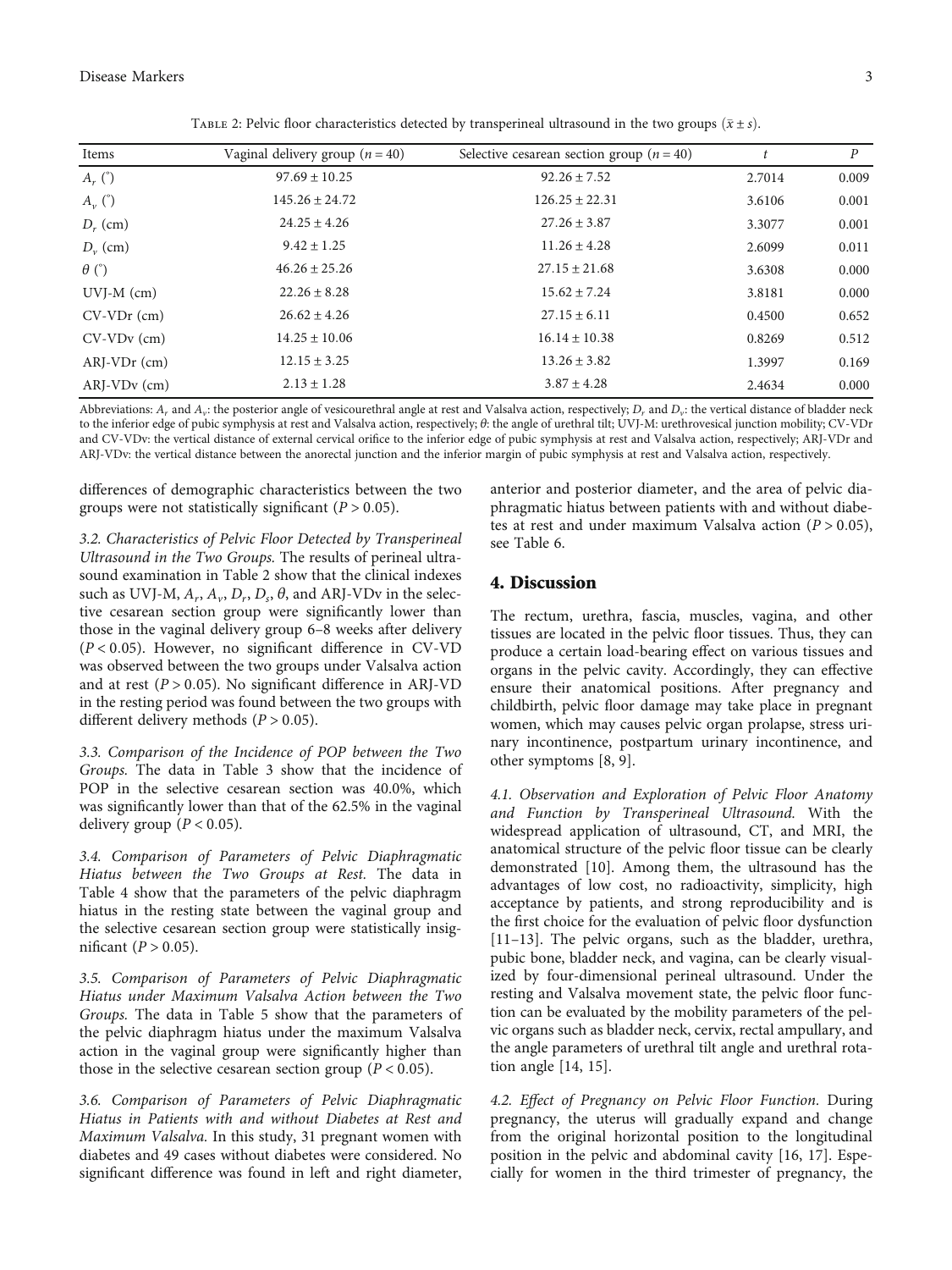<span id="page-3-0"></span>

| Items                 | Vaginal delivery group $(n = 40)$ | Selective cesarean section group ( $n = 40$ ) |        |       |
|-----------------------|-----------------------------------|-----------------------------------------------|--------|-------|
| Normal                |                                   |                                               |        |       |
| Abnormal              |                                   |                                               |        |       |
| Incidence of abnormal | 62.50%                            | 40.00%                                        | 4.0525 | 0.044 |

Table 3: Incidence of POP in the two groups.

TABLE 4: Parameters of pelvic diaphragmatic hiatus in two groups of patients at rest  $(\bar{x} \pm s)$ .

| Items                                | Vaginal delivery group $(n = 40)$ | Selective cesarean section group ( $n = 40$ ) |        |       |
|--------------------------------------|-----------------------------------|-----------------------------------------------|--------|-------|
| Left and right diameter (cm)         | $3.59 \pm 0.68$                   | $3.61 \pm 0.72$                               | 0.1277 | 0.911 |
| Anterior and posterior diameter (cm) | $4.63 \pm 0.87$                   | $4.61 \pm 0.86$                               | 0.1034 | 0.897 |
| Area $\rm (cm^2)$                    | $16.66 \pm 4.56$                  | $16.56 \pm 4.35$                              | 0.5135 | 0.925 |

TABLE 5: Pelvic diaphragmatic hiatus under maximum Valsalva action in two groups  $(\bar{x} \pm s)$ .

| Items                                | Vaginal delivery group $(n = 40)$ | Selective cesarean section group $(n = 40)$ |       |       |
|--------------------------------------|-----------------------------------|---------------------------------------------|-------|-------|
| Left and right diameter (cm)         | $6.28 \pm 0.39$                   | $4.48 \pm 0.44$                             | 19.36 | 0.000 |
| Anterior and posterior diameter (cm) | $7.13 \pm 0.57$                   | $5.76 \pm 0.48$                             | 11.64 | 0.000 |
| Area $\text{(cm}^2)$                 | $34.76 \pm 2.96$                  | $20.81 \pm 2.18$                            | 24.01 | 0.000 |

Table 6: Comparison of parameters of pelvic diaphragmatic hiatus in patients with and without diabetes at rest and under maximum Valsalva  $(\bar{x} \pm s)$ .

| Items                                           | Left and right<br>diameter (cm) |               | Anterior and posterior<br>diameter (cm) |                 | Area $\text{(cm}^2\text{)}$ |                  |
|-------------------------------------------------|---------------------------------|---------------|-----------------------------------------|-----------------|-----------------------------|------------------|
|                                                 | Resting                         | Valsalva      | Resting                                 | Valsalva        | Resting                     | Valsalva         |
| Complicated with diabetes mellitus ( $n = 31$ ) | $3.69 \pm 0.65$                 | $5.4 + 0.97$  | $4.70 \pm 0.78$                         | $5.66 \pm 0.83$ | $17.35 \pm 4.37$            | $28.56 \pm 7.14$ |
| Without diabetes $(n = 49)$                     | $3.53 \pm 0.72$                 | $5.37 + 1.02$ | $4.57 + 0.90$                           | $5.31 \pm 0.87$ | $16.14 \pm 4.44$            | $27.44 \pm 7.73$ |
| t                                               | 1.001                           | 0.142         | 0.635                                   | 1.818           | 1.192                       | 0.65             |
| $\boldsymbol{P}$                                | 0.32                            | 0.887         | 0.527                                   | 0.073           | 0.237                       | 0.518            |

position of the uterus is close to a vertical state, and the pelvic floor supporting tissues will be relatively stressed. With the slowly grow up of uterus, the spine position of pregnant women will bend forward, and the pelvic cavity will be subjected to pressure from the front and lower parts. The dissolution rate of pelvic floor ligament collagen in pregnant women in the third trimester of pregnancy also continues to increase. The ligaments will gradually become loose; although the cervical ring is affected by the combined force of the posterior and inferior, it faces downward as a whole and plays a role in the genital hiatus [[18](#page-5-0), [19](#page-5-0)]. When the delivery is completed, the parturient's uterus will no longer continue to receive the force from the front and lower parts, her hormone levels will slowly return to normal, and so will the support force received from the pelvic floor. The cervical ring will also return to its original state [[20](#page-5-0)]. Relevant studies have shown that many physiological changes that occur during pregnancy will be effectively improved within 6–8 weeks in the postpartum period. If the pelvic floor structure and function fails to be repaired in time after delivery, a series of pelvic floor dysfunction diseases may happen, such as genital prolapse, fecal incontinence, and urinary incontinence [\[21](#page-5-0)]. Routine pelvic floor function examination should be performed 42 days after delivery, and pelvic floor rehabilitation treatment can be conducted after 42 days of postpartum lochia. The best time for pelvic floor muscle rehabilitation is within 3 months after delivery in order to avoid urinary incontinence, uterine prolapse, and other pelvic floor dysfunction in the future. In addition, pelvic floor rehabilitation treatment can be conducted at any time for menopausal women and elderly patients with pelvic floor dysfunction, such as sneezing leakage, laughter leakage, and chronic pelvic pain. The sooner the treatment start, the better the outcome is.

4.3. Structure of the Pelvic Floor Shortly after Delivery Is Affected by Different Modes of Delivery. Hormone secretion in female will change significantly during pregnancy. Thus, the collagen of the pelvic floor ligament will gradually become loosen and dissolved. This condition will reduce the tension of the pelvic floor muscles. In the third trimester of pregnancy, the pelvic floor structure will be compressed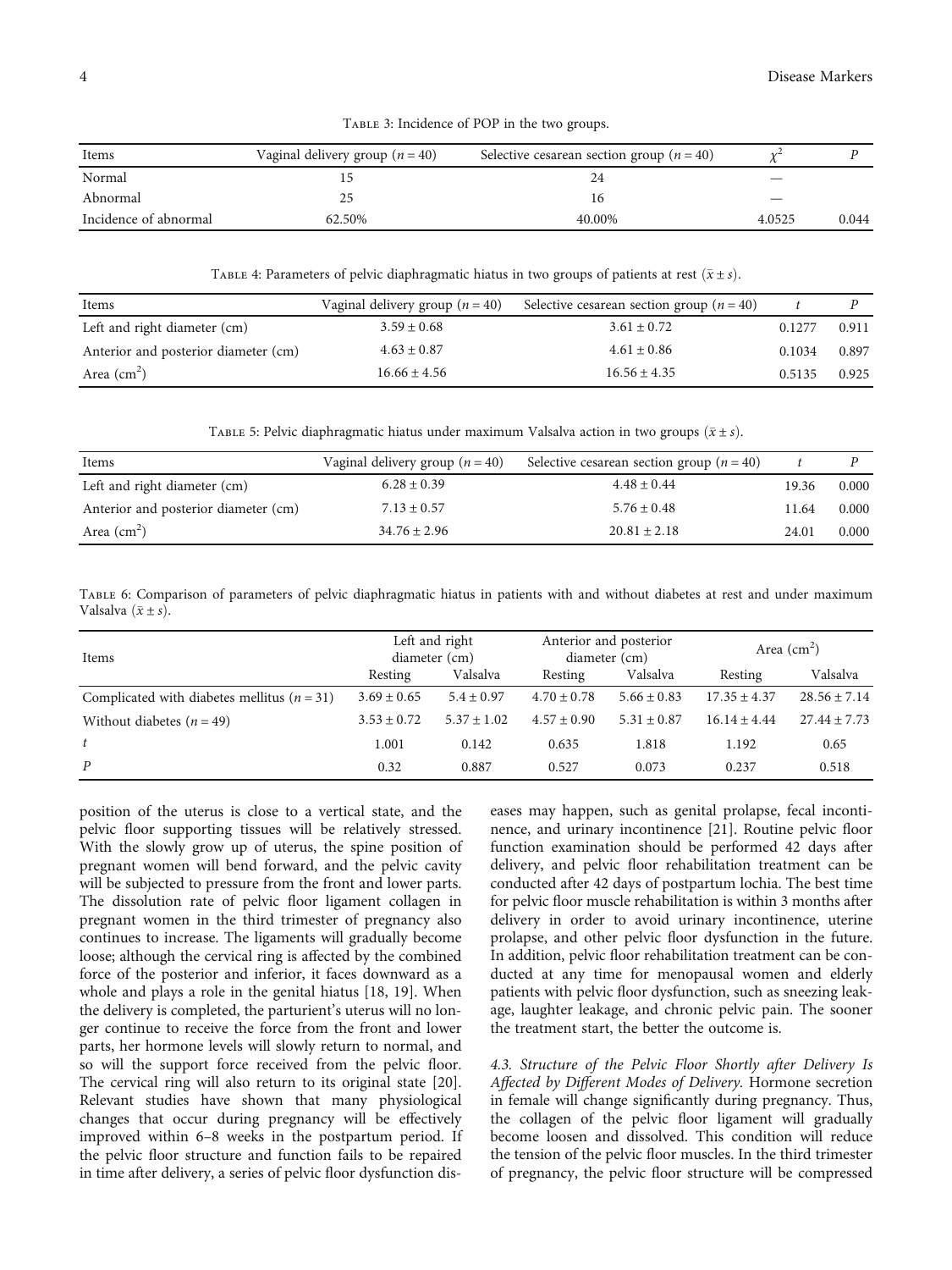<span id="page-4-0"></span>by the weight of the uterus, which will affect the pelvic floor structure and function [\[22, 23\]](#page-5-0). During the vaginal delivery of the parturient, the vagina will be stretched, which will lead to lacerations of nerves, pelvic floor muscle fibers, birth canal stretch, and perineal lacerations [\[24\]](#page-5-0). This study showed that the incidence of POP in the cesarean section group was significantly lower than that in the vaginal delivery group ( $P < 0.05$ ). The different ways that women choose to give birth have different effects on their postpartum pelvic floor structure and function. Compared with cesarean section, vaginal delivery will cause more recent damage to the pelvic floor structure. No matter what kind of delivery was chosen, the mother needs to receive biological treatment or rehabilitation training in time after childbirth to promote the increase in pelvic floor muscle tension and effectively avoid the appearance of pelvic floor dysfunction diseases. In this study, the differences in the parameters of pelvic diaphragm hiatus in patients at rest between the two groups were not statistically insignificant (*P* > 0*:*05), and the parameters of the pelvic diaphragm hiatus under the maximum Valsalva action in the vaginal group were significantly higher than those in the selective cesarean section group ( $P < 0.05$ ). The pelvic diaphragm hiatus was the weakest area of female pelvic tissue. The uneven force of the female pelvic diaphragm hiatus or the bottom of the pelvic cavity during delivery, especially vaginal delivery, may increase the risk of female pelvic diaphragm hiatus damage, which leads to long-term pelvic floor tissue prolapse and other complications.

4.4. Protective Effect of Selective Cesarean Section on Pelvic Floor Function. The results of this study show that the indicators of  $A_{\nu}$ ,  $A_{\nu}$ , and UVJ-M in the cesarean section were significantly smaller than those in the vaginal delivery group  $(P < 0.05)$ , indicating that the structure damage and the impairment of pelvic floor function of the vaginal delivery group were more severe than that of the selective cesarean section. Vaginal delivery may damage pelvic floor muscles and fascia tissue, weaken the pelvic organ supporting structure, and change the mobility of pelvic floor and bladder neck position. These changes are important causes of stress urinary incontinence. Cesarean section can effectively prevent the pelvic floor tissue from tearing or dilating, which avoids damage to the urinary tract and effectively protects the early pelvic floor function of the parturient. However, this conclusion has yet to be verified by a large amount of data in the future, and further exploration is needed.

Some studies have shown that the severity of pelvic floor functional disorders is positively correlated with the course of diabetes; that is, the symptoms of pelvic floor functional disorders are more serious when the history of diabetes is longer. Focusing on pelvic floor functional disorders with diabetic symptoms, reducing the severity of pelvic floor dysfunction, and actively controlling the level of blood glucose are important to improve the prognosis of patients and their quality of life. However, in this study, whether diabetes has significant effect on pelvic floor muscle function damage is unclear. This inadequacy may be due to that the included pregnant women have less menstruation, the course of disease is still short, and their blood glucose levels are well controlled. We will include more cases and draw more profound conclusions in future studies.

In summary, the transperineal four-dimensional pelvic floor ultrasonography was performed on women with different delivery methods. Comparing various parameters shows that the pelvic floor function of women with vaginal delivery is significantly more affected than that with cesarean section. Selective cesarean section has a certain protective effect on the pelvic floor tissue of the lying-in woman, but the protective effect is limited.

## Data Availability

The analyzed data sets generated during the study are available from the corresponding author on reasonable request.

# Conflicts of Interest

The authors declare that they have no conflicts of interest.

# References

- [1] M. Mabrouk, D. Raimondo, S. del Forno et al., "Pelvic floor muscle assessment on three- and four-dimensional transperineal ultrasound in women with ovarian endometriosis with or without retroperitoneal infiltration: a step towards complete functional assessment," Ultrasound in Obstetrics & Gynecology, vol. 52, no. 2, pp. 265–268, 2018.
- [2] M. O. Nyhus, K. A. Salvesen, and I. Volloyhaug, "Association between pelvic floor muscle trauma and contraction in parous women from a general population," Ultrasound in Obstetrics & Gynecology, vol. 53, no. 2, pp. 262–268, 2019.
- [3] K. Jundt, I. Scheer, B. Schiessl, K. Karl, K. Friese, and U. M. Peschers, "Incontinence, bladder neck mobility, and sphincter ruptures in primiparous women," European Journal of Medical Research, vol. 15, no. 6, pp. 246–252, 2010.
- [4] G. A. van Veelen, K. J. Schweitzer, and C. H. van der Vaart, "Reliability of pelvic floor measurements on three- and fourdimensional ultrasound during and after first pregnancy: implications for training," Ultrasound in Obstetrics & Gynecology, vol. 42, no. 5, pp. 590–595, 2013.
- [5] D. Baud, J. Sichitiu, V. Lombardi et al., "Comparison of pelvic floor dysfunction 6 years after uncomplicated vaginal versus elective cesarean deliveries: a cross-sectional study," Scientific Reports, vol. 10, no. 1, article 21509, 2020.
- [6] G. A. van Veelen, K. J. Schweitzer, and C. H. van der Vaart, "Ultrasound imaging of the pelvic floor: changes in anatomy during and after first pregnancy," Ultrasound in Obstetrics & Gynecology, vol. 44, no. 4, pp. 476–480, 2014.
- [7] W. C. Huang, J. M. Yang, and H. F. Chen, "Four-dimensional Introital ultrasound in assessing perioperative pelvic floor muscle functions of women with cystoceles," Ultraschall in der Medizin-European Journal of Ultrasound, vol. 42, no. 4, pp. e31–e41, 2021.
- [8] S. Thibault-Gagnon, S. Yusuf, S. Langer et al., "Do women notice the impact of childbirth-related levator trauma on pelvic floor and sexual function? Results of an observational ultrasound study," International Urogynecology Journal, vol. 25, no. 10, pp. 1389–1398, 2014.